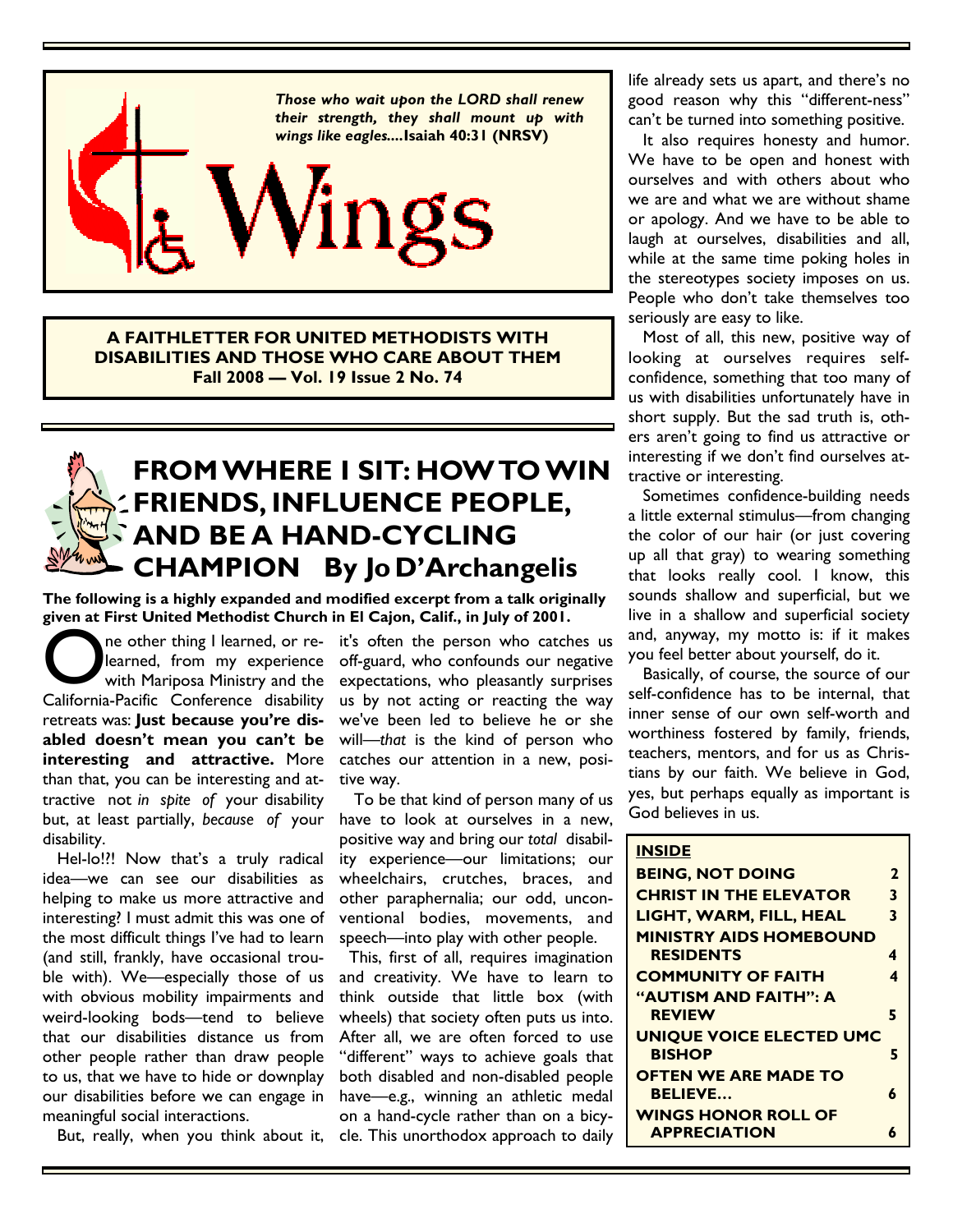

## **BEING, NOT DOING By Stacey Patrick**

t was as if God replied to me through<br>my mother's love: "That's the point.<br>That's the point, my precious child. And<br>finally you are beginning to learn how helpt was as if God replied to me through my mother's love: *"That's the point. finally you are beginning to learn how helpless you are—and how my love has nothing to do with what you do for me. I love you just as much when you are lying on a sickbed as when you are ministering to others."*

 Soon after this the words of a book by Henri Nouwen confirmed this truth to me:

**First of all our life itself is the greatest gift to give something we constantly forget. When we think about being given to each other,**  **what comes immediately to mind are our unique talents….However, when focusing on talents we tend to forget that our real gift is not so much what we can do but who we are…. As I grow older I realize that the greatest gift I have to offer is my own joy of living, my own inner peace, my own silence and solitude, my own sense of well-being.**

That's it, I realized. That's exactly why God is breaking and pruning me. And this is what he has been whisper-



**A** non-profit, non-official quarterly newsletter for United Methodists with disabling conditions and all others interested in the issues of disability, accessibility, and the church

#### **FOUNDER/EDITOR COMPUTER LAYOUT/GRAPHIC DESIGN**  Jo D'Archangelis

**CORRESPONDENCE** Send all correspondence—including feedback, original writings, items from other sources, and changes of address—to Jo D'Archangelis, Editor, at: **Mailing Address** 592 West Ammunition Road, Apt. 1 Fallbrook, CA 92028 **Telephone/Fax** 760-723-2668 (please call before faxing) **E-Mail**  jodarlis@aol.com

**E-WINGS** Two electronic versions of *Wings* are available for those who are visionimpaired and have computer "reading" devices; those who have difficulty handling paper and print publications; those who live outside the United States and its possessions; and/or those who just prefer computer viewing: (1.) A document version in partially formatted text without graphics available to those able to open attached files in Microsoft Word Document 2000 (this version seems to work best for those who use computer "reading" devices); and (2.) A full newsletter-formatted version with color graphics available to those able to open attached files in PDF format with Adobe Reader 6.0 software (Adobe Reader software is easily downloaded from Adobe.com without charge). E-mail Jo D'Archangelis at jodarlis@aol.com to request one, or both, of these versions.

**DONATIONS** *Wings* is an all-volunteer effort, but financial assistance is needed for printing and mailing costs. Most of our funding comes from reader donations. There are no subscription fees. If you think *Wings* is worth it, please make out a check or money order payable to the "Fallbrook United Methodist Church" (or "FUMC"), mark it "Wings Newsletter," and mail it to: **Church Address** Fallbrook United Methodist Church 1844 Winterhaven Road Fallbrook, CA 92028 **Church Telephone** 760-728-1472 **Church Fax** 760-728-7433 **Church E-Mail**  FUMC1887@sbcglobal.net

ing in my ear ever since I became sick: *"It's not your activities, skills, and abilities I want, it's you."* 

 The lie of society—even Western Christian culture—had fooled me into believing that what we do is more important than who we are. Thus I had come before God, my outstretched hands filled with plans, accomplishments, and abilities to offer him. Yet as I presented him the good things I thought made me more acceptable in his sight, he wanted only my empty hands ready to receive what he chose to give and to do in my life. Only when I relinquished all I had been offering him to earn his love were my hands finally freed to receive his grace.

 Recognizing our struggle with weakness, Craig Barnes writes, "Our needs always provide the opportunity to renew our dependency on the grace of God. What we call need or a 'defect' can become our greatest altar for true worship." As I give him my "defects" and my limitations, I allow his power to be perfected through me. I no longer need to curse my physical limitations but can accept and even glory in them, for when I am weak, then I am truly strong. Then God uses my weakness to transform me into a vessel for his use, not my own.

 Who I am becoming is God's primary concern, not what I can or can't do, as I had so often believed. He loves me not because of what I do, but because he loves me—he chose me. As I learn to rely solely upon his love and grace, I learn to be still, to cease striving, and to know that he is God (Psalm 46:10). When I embrace my weakness, I find that his grace truly is sufficient.

> **Excerpted from** *Living With Mystery: Finding God in the Midst of Unanswered Questions* **(Bethany House Publishers: June, 2001)**

**After Patrick was diagnosed with systemic lupus at age 27, God led her to begin writing. Both lupus and writing are areas in which she's seen God's "power perfected through weakness." She has been frequently published in** *Discipleship Journal* **and other Christian magazines. Patrick lives near San Francisco.**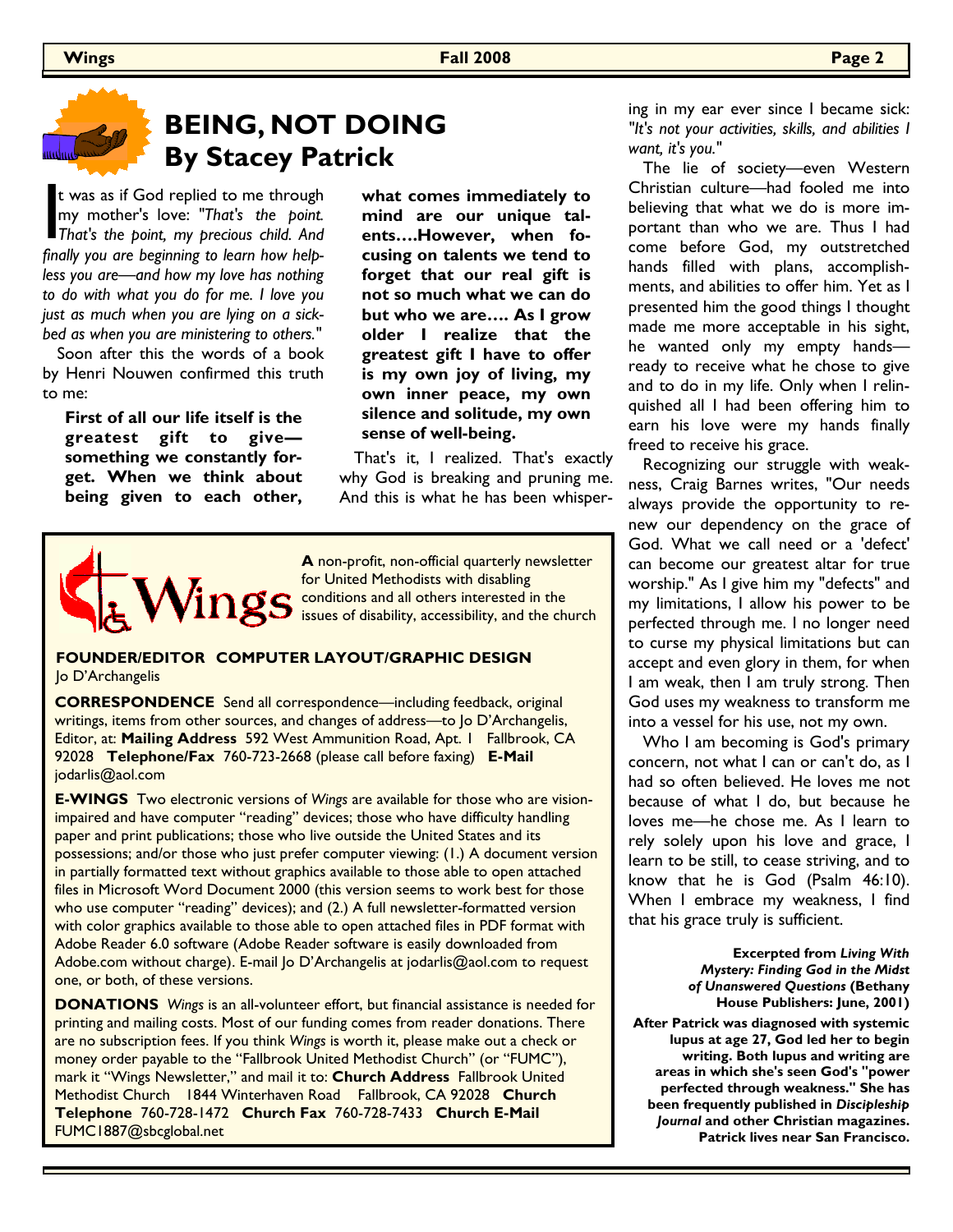

#### **CHRIST IN THE ELEVATOR By Lynna Nicholas**

**Nicholas has Charcot-Marie-Tooth, a genetic neuromuscular disease, and uses crutches and a wheelchair for mobility. For the first 35 years of her life, she was relatively asymptomatic and lived a fairly "normal" life as a chemist, wife, and middle-class soccer mom. As her disease began progressing, however, she began a journey of spiritual growth and healing that led her back to church after a 20-year absence. Ironically, her disability was the catalyst that enabled her to begin the journey towards selfacceptance. She has a passion for churches to be more inclusive and honoring of people on the margins in our society and is employed at her church—Kern Memorial United Methodist Church in Oak Ridge, Tenn.—as Director of Compassion Ministry. Nicholas gave the following presentation to members of her church's Administrative Council who were discussing a costly proposal to install an elevator in the church facilities.** 

Recently, I was blessed to pur-<br>chase a house here in Oak Ridge.<br>I renovated the bathroom before<br>moving in and am in the process of ecently, I was blessed to purchase a house here in Oak Ridge. I renovated the bathroom before building a new porch deck.

 Now what does that have to do with building renovations at Kern Memorial? Let me explain: Before I moved, I rented a house. It was becoming increasingly difficult for me to live in that house. There were days, my weaker days, when I would fear that I wouldn't be able to get off the toilet. It was a struggle full of danger. Imagine—just standing up from the toilet!

 Showering was also becoming dangerous. Swinging my legs over the side of the bathtub was becoming an athletic feat. I feared falling in the shower and remaining there for a long time, injured, cold, naked, and alone. (And when my fears would really run amok, I would picture the whole Oak Ridge Fire Department coming onto the scene to rescue me!)

 What unspeakable joy it was to move into my new house with its freshly renovated bathroom! I easily stand up from the toilet using strategically placed grab bars. I sit on a built-in bench in my walk-in shower. I luxuriate in the ease and am filled with gratitude for my new-found safety.

 The new porch will be constructed on the same level as my house, and I am so excited at the prospect of being able to go out into my backyard, soak up some sunshine, throw a ball for my black Lab, maybe even nurture a container garden! For me, it's like coming back to life again after deprivation, fear, and struggle.

 Before I became disabled, I would never have imagined that a regularheight toilet or a few stairs could have so much potential to impair quality of life. Surely, most if not all the people in this church have been confronted by stairs, and I bet that many of them didn't give them a second thought. Some of us, however, have stood at the top or bottom of a long flight of scary, challenging stairs and had to dig deep to make it to a Sunday School class or even to worship, if we wanted to enter through the "real" entrance to the sanctuary. Some of us have experienced heartache at finding ourselves marginalized or excluded because of architectural barriers that have prevented us from encountering Christ

through community with other believers as freely or as fully as we desire.

 We are here today to talk about installing an elevator to make our church more accessible to people who struggle with those architectural barriers. I know that every single person in this room feels compassion for those who find stairs difficult or even impossible. And you're probably thinking, "OK, we do have a few crippled people in our congregation..." (and you're probably counting them on the fingers of one hand), "...and we do have some people who aren't as spry as they used to be..." (and maybe you've started counting them on the fingers of your other hand). And if you are the logical type, you might be thinking, "Hmm...maybe we do have enough of a need to justify the expense, but I will reserve judgment until I hear the actual cost. If it's not too much, maybe we could do this for those people."

 Actually, of course, each of you in this room will eventually become one of "those people" if you live long enough. However, I am going to ask you to clear those thoughts from your mind and imagine with me a different way of looking at this. What if we suspended human need and cost justification for just a moment? Instead I want us to stop and listen for the voice of the one who came to honor the least, the last, and the lost: "*'Go out at once into the streets and lanes of the town and bring in the poor, the cripple*d, *the blind, and the lame.' And the slave said, 'Sir, what you ordered has been* 

*(ELEVATOR continued on page 4)*

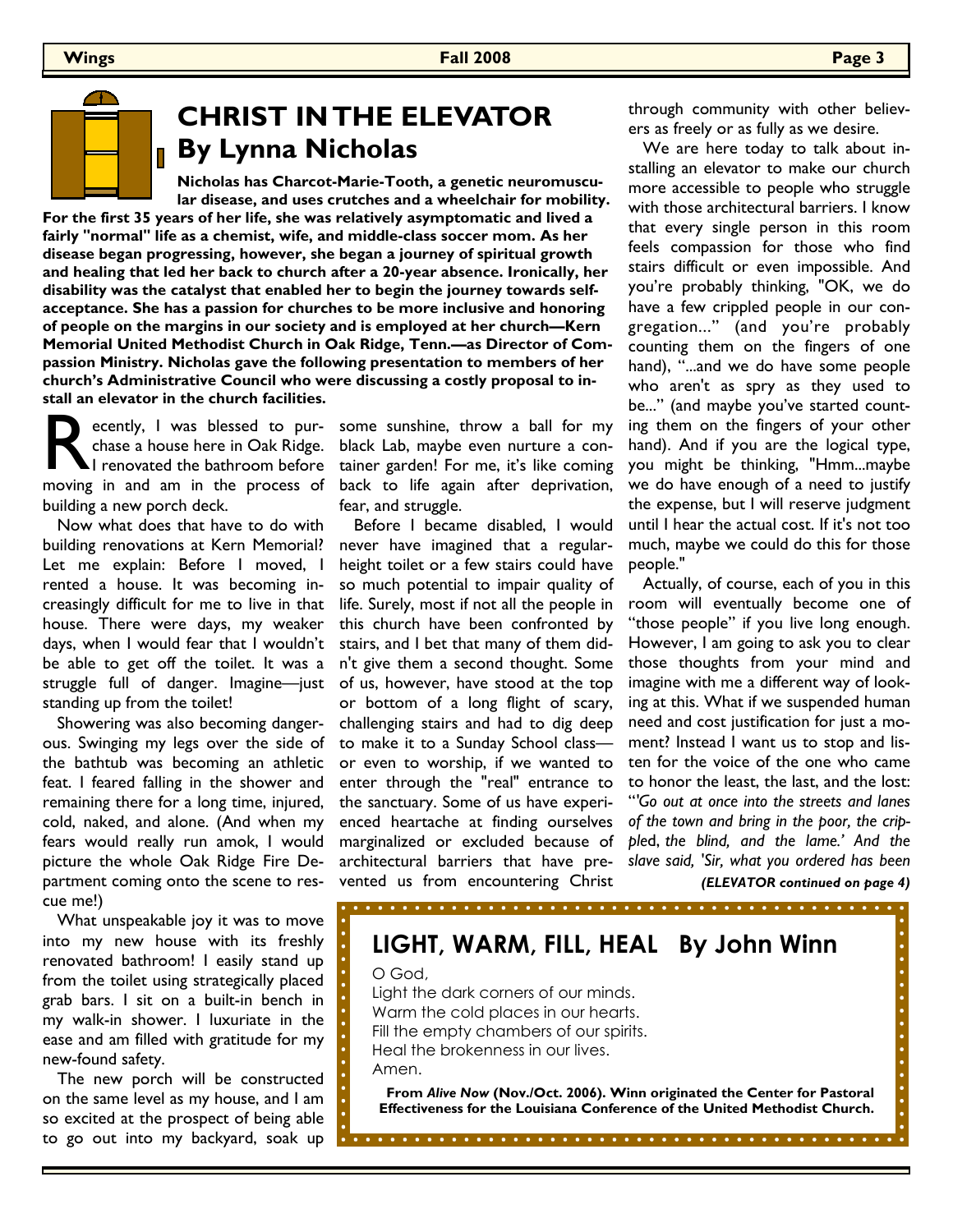#### *(ELEVATOR continued from page 3)*

*done, and there is still room.' Then the master said to the slave, 'Go out into the roads and lanes, and compel people to come in, so that my house may be filled.'"* [Luke 14:21-23 NRSV] This passage and so many others reveal God's heart for the marginalized: *"Which one of you, having a hundred sheep and losing one of them, does not leave the ninety-nine in the wilderness and go after the one that is lost until he finds it?"* [Luke 15:4 NRSV] And: *"And the king will answer them, 'Truly I tell you, just as you did it to one of the least of these who are members of my family, you did it to me.'"* [Matt. 25:40 NRSV]

 What if we viewed the installation of an elevator as a gift to God? What better gift could we give God than to recognize who he is and what he desires? Could it be that God could delight in an elevator as much as a pipe organ? As much as a stained glass window?

 If we really want to stretch our thinking about this elevator—what if it came to be for us a sign of hope? Hope that

we can never be too weak, too useless, too old, too disabled, too sinful, too...whatever, because the King of Kings symbolically stands in the door of that elevator and beckons, "Come all of you who are weary. I have prepared room for you. I desire abundant life for you. You, my beloved, my heart's delight!"

 Yes, this elevator is about much more than providing a practical way for people to get from place A to place B. It is really about recognizing and honoring God's heart, a heart that prioritizes so much differently from our human hearts. It is about recognizing that each of us is the blind, the lame, the poor, the one sheep for whom Christ died. We are all weak. And we are all loved beyond our wildest dreams. I can't wait to meet Christ on that elevator. What about you?

**(Editor's Note: Nicholas' church is now embarking on a pledge drive to finance the elevator project.)** 

> **Nicholas' e-mail address is: lynnanicholas@hotmail.com.**



ane Hart gave up a 12-year job with<br>ConAgra Foods to start Hart<br>Felt Ministries in 2004 with one volunane Hart gave up a 12-year job with ConAgra Foods to start Hart teer and one client. Today the ministry in Jacksonville, Fla., nurtures 156 homebound elderly and disabled clients with more than 100 volunteers from area churches who perform such chores as cleaning, shopping for groceries, and lawn mowing.

 Hart is the only full-time paid employee of the ministry, which is supported by donations and grants. City leaders honored two volunteers for their work in 2006, but Hart doesn't take credit for the ministry's successes. "I tell people this is not my ministry," said Hart, 58, who attends Beach United Methodist Church [in Jacksonville]. "This is God's work."

 Hart was nudged toward volunteerism after the death of her mother and husband in 1990. She was drawn to Jeremiah 29:11—*For surely I know the plans I have for you, says the LORD, plans for your welfare and not for harm, to give you a future with hope.* [NRSV] She became a Stephen Minister, participating in the nondenominational ministry providing congregational care in times of grief or trauma, and began volunteering with a hospice.

 Then she felt a call from God to help those who are disabled or elderly. Hart said, "Sometimes I feel like I don't really have my feet on the ground, that I'm somewhere between heaven and earth, because the things I get to see and the people I get to meet are such precious people out there who are just struggling."

> **From a story in the** *e-Review*  **newsletter of the Florida Conference of the United Methodist Church, as adapted on the** *Interpreter Magazine* **website (February 2, 2007).**

| <b>COMMUNITY OF FAITH By Roberta Porter</b><br>Called by Christ<br>to community--<br>to worship, to pray, to learn,<br>to care,<br>this<br>is not a place for us to be<br>unchanged, safe,<br>exclusive. |                                  |
|----------------------------------------------------------------------------------------------------------------------------------------------------------------------------------------------------------|----------------------------------|
| Here<br>we bring our common brokenness<br>and blessing;<br>healing happens<br>by God's grace,<br>and our gifts are given<br>for service.                                                                 |                                  |
| Here, in Christ's love and compassion,<br>we belong to each other,<br>here the stranger is welcomed,<br>and called<br>friend.                                                                            |                                  |
|                                                                                                                                                                                                          | From Alive Now (Jan./Feb. 1999). |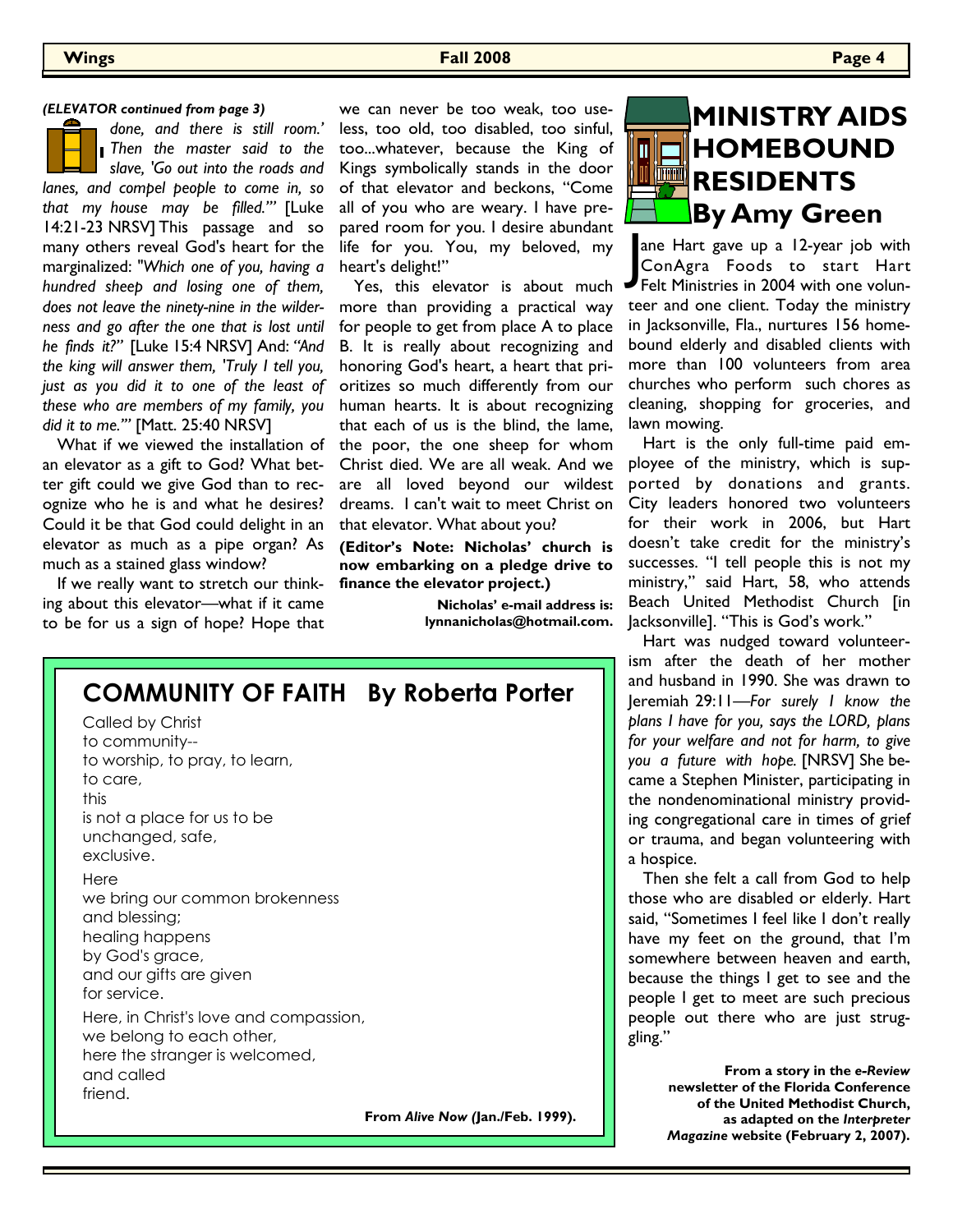## *AUTISM AND FAITH***: A REVIEW By Zelle Hammond**

*Autism And Faith: A Journey Into Community***: Mary Beth Walsh, Ph.D., Alice F. Walsh, M.Div., and William C. Gaventa, M.Div., editors; The Elizabeth M. Boggs Center on Developmental Disabilities, Department of Pediatrics, and The New Jersey Center for Outreach and Services for the Autism Community (May 2008). 46 pp.; \$5.00 ea. including shipping. Website:** 

**http://rwjms.umdnj.edu/boggscenter; telephone: 732-235-9300; mailing address: Boggs Center, 325 George Street, New Brunswick, NJ 08903-2688.** 

virtually unknown to the general public that the booklet was written "so that am a retired Special Education<br>
Teacher and Autism Consultant for<br>
school districts here in the State of<br>
California. I first encountered the phe-Teacher and Autism Consultant for school districts here in the State of nomenon of Autism Spectrum Disorders (ASD) in 1969 when I stood before a class of 12 developmentally disabled students, 5 of whom had Autism. Since then I have been on my own journey with Autism from a time when it was to today when it has been called an "emerging epidemic" affecting an estimated 1 out of every 125 people. I am also a Deaconess with the United Methodist Church, commissioned to serve beyond the church in a social worker capacity.

 Autism is a complex, mostly invisible neurological condition. Those who have ASD can range anywhere from being severely cognitively-impaired and unable to talk all the way to being very intelligent and verbal. All forms of Autism are distinguished, however, by a limited ability to relate to other people including parents and other family members and by bizarre, repetitive body movements. Persons with Autism generally have difficulty in perceiving what other people are thinking or feeling—what cognitive neuroscientists call "theory of mind" and in responding to common social cues such as facial expressions and body language.

 Reading the resource booklet, *Autism And Faith: A Journey Into Community*, was a wonderful surprise. This was the first time I had seen Autism connected with the topic of theology. So much of our faith practice is putting our beliefs into words and rituals, especially on the

am a retired Special Education community level, and this can present quite a challenge to a person with Autism and to those working with people with Autism. I was also glad to see that the booklet is very ecumenical in nature; the people whose stories are featured in the booklet and the authors of the individual chapters are all from differing faiths and religious traditions.

> The editors state in the "Preface" others do not feel alone" in their at

tempts to include persons with Autism in their faith communities. *Autism And Faith* is largely a compilation of stories of families who have had to take the lead in getting their faith communities to accept and include family members and other loved ones with Autism. Many of the parents recognized that some of the adaptations used in their schools and educational centers for Autism could be appropriated and implemented by faith communities as well. As a result of their experience, the booklet is full of practical suggestions and tips for getting started into this "journey into community."

 Each of the chapters is written by a different author or set of authors from different fields, but all of the authors have a family member with Autism or work closely with people with Autism. Just a few of the topics covered in this *(REVIEW continued on page 6)*

# **UNIQUE VOICE ELECTED UMC BISHOP By Rev. Nancy J. Webb**

The Association of Physically Challenged Ministers of the Unite<br>Methodist Church and the Baltimore-Washington Conference<br>the United Methodist Church joyfully announce the election<br>the Rev. Dr. Peggy Ann Johnson, most recen he Association of Physically Challenged Ministers of the United Methodist Church and the Baltimore-Washington Conference of the United Methodist Church joyfully announce the election of United Methodist Church of the Deaf in Baltimore, Md., to the office of Bishop in the United Methodist Church at the Northeast Jurisdictional Conference on July 17, 2008. Besides being a bishop for the whole Church, Bishop Johnson will be a unique voice in the Council of Bishops for people with all sorts of disabilities—physical, sensory, cognitive—as well as for those with the challenges of mental illness.

 In her service of consecration in Harrisburg, Pa., Bishop Johnson both spoke and signed the Communion liturgy. Members of the Christ United Methodist Church of the Deaf were present and signed the hymn, *I Have Decided To Follow Jesus*, while a voice interpreter recited the words to the accompaniment of a large drum. These words spoke eloquently of the attitude Bishop Johnson has had towards her ministry since her original call: I have decided to follow Jesus./ I have decided to follow Jesus./ I have decided to follow Jesus./ Change my mind? No!/ Change my mind? No!! This English interpretation of American Sign Language says it all.

We rejoice that God continues to be at work in our world!

**Adapted from July 18, 2008, e-mail announcement. Webb is pastor of Grace United Methodist Church in Baltimore, Md.**